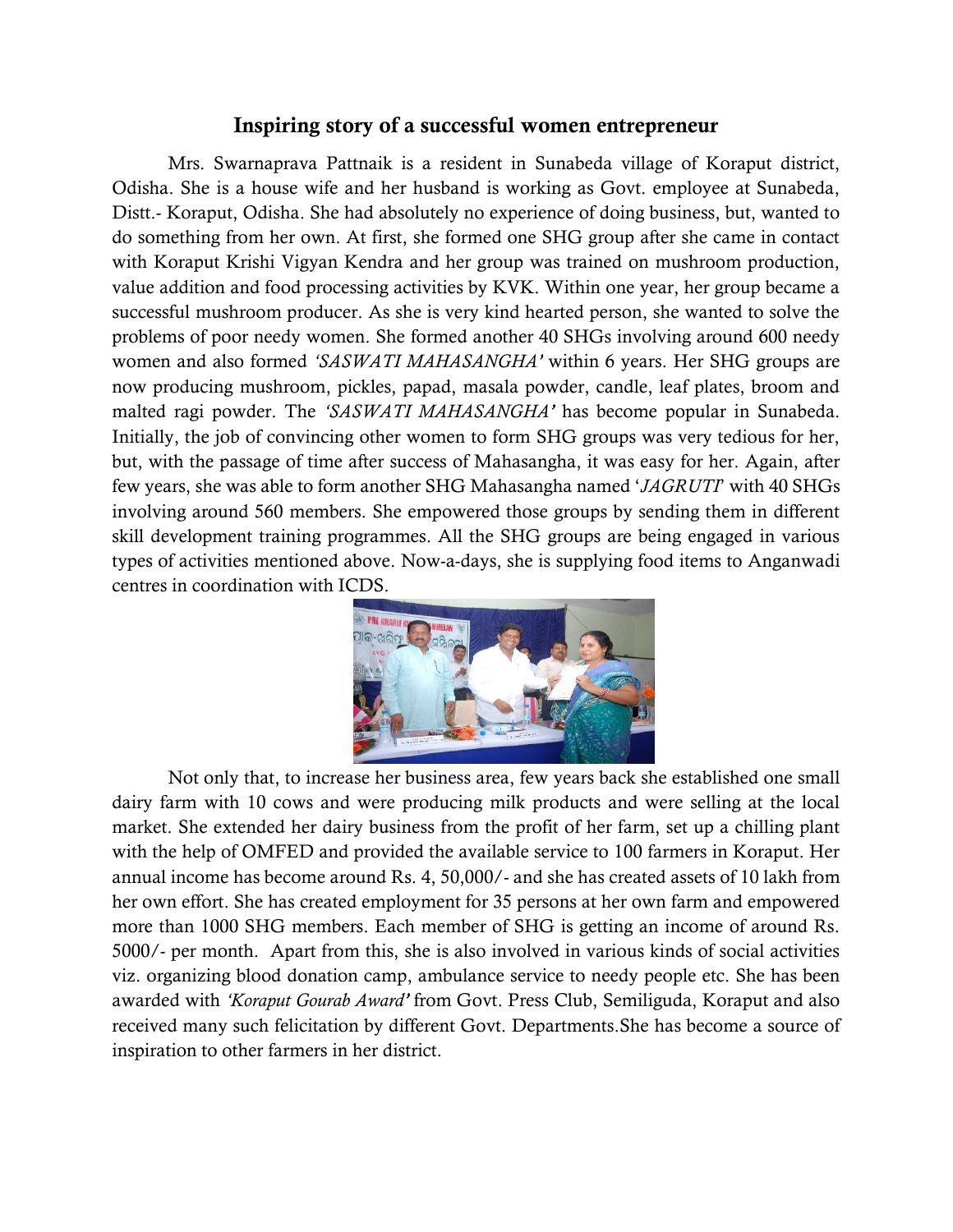## Scientific mixed farming: A tremendous opportunity for rural women farmers to change livelihood income

Mrs. Rasmita Swain, is an enthusiastic women agricultural farmer from Village-Sankulei, P.O.- Tarava, Block-Dhenkanal Sadar, District- Dhenkanal, State-Odisha. She passed matriculation a long back. She had only 2 acres of land with her and she used to cultivate paddy and some vegetables under conventional methods which were not economic due to very low production. Then, Mrs. Swain approached to the scientists of Dhenkanal KVK to get trainings/ demonstrations, guidance and support for scientific agricultural farming. Scientists visited the fields of Mrs. Swain and suggested her for mixed farming with latest scientific technologies. As a result, she started goat farming, backyard poultry farming, mushroom and vegetable cultivation, and paddy cultivation in 2 acres land. During the year 2019, she started one goat unit with 105 heads under MKUY scheme and earned a net income of Rs. 55000/- within a span of two years. She also started a backyard poultry unit with 100 birds which fetched a net income of Rs. 39500/- by selling both eggs and meat. She restricted her paddy cultivation to only one acre area and adopted latest technologies. It resulted a net income of Rs. 25000/- per year which was quite higher than the income of previous years. Not only that, she cultivated seasonal vegetables in only 0.5 acre land which gave her a net income of Rs. 62000/- per year. Thus, within a short period of time, the income of Mrs. R. Swain has substantially increased due to adopting scientific technologies in her farming. Farmers from her village and from the adjacent villages have also started adopting latest technologies in their agricultural production.



## Kadaknath and Aseel chicks production through micro hatchery empowered rural farm women

Mrs. Gouri Bala Naskar is a resident of village- Badukulla, P.O. Herobhanga, Canning, South 24 Parganas. Her family owns a land of 0.3 h which is used for agricultural activities. In her village, she was known as *Pranimitra* as she was engaged to provide first-aid treatment and immunization to farm animals. Though she was working as *Pranimitra*, she was searching a suitable option for livestock farming to enhance her income. During 2019, Mrs. Naskar attended a training programme on scientific backyard poultry farming